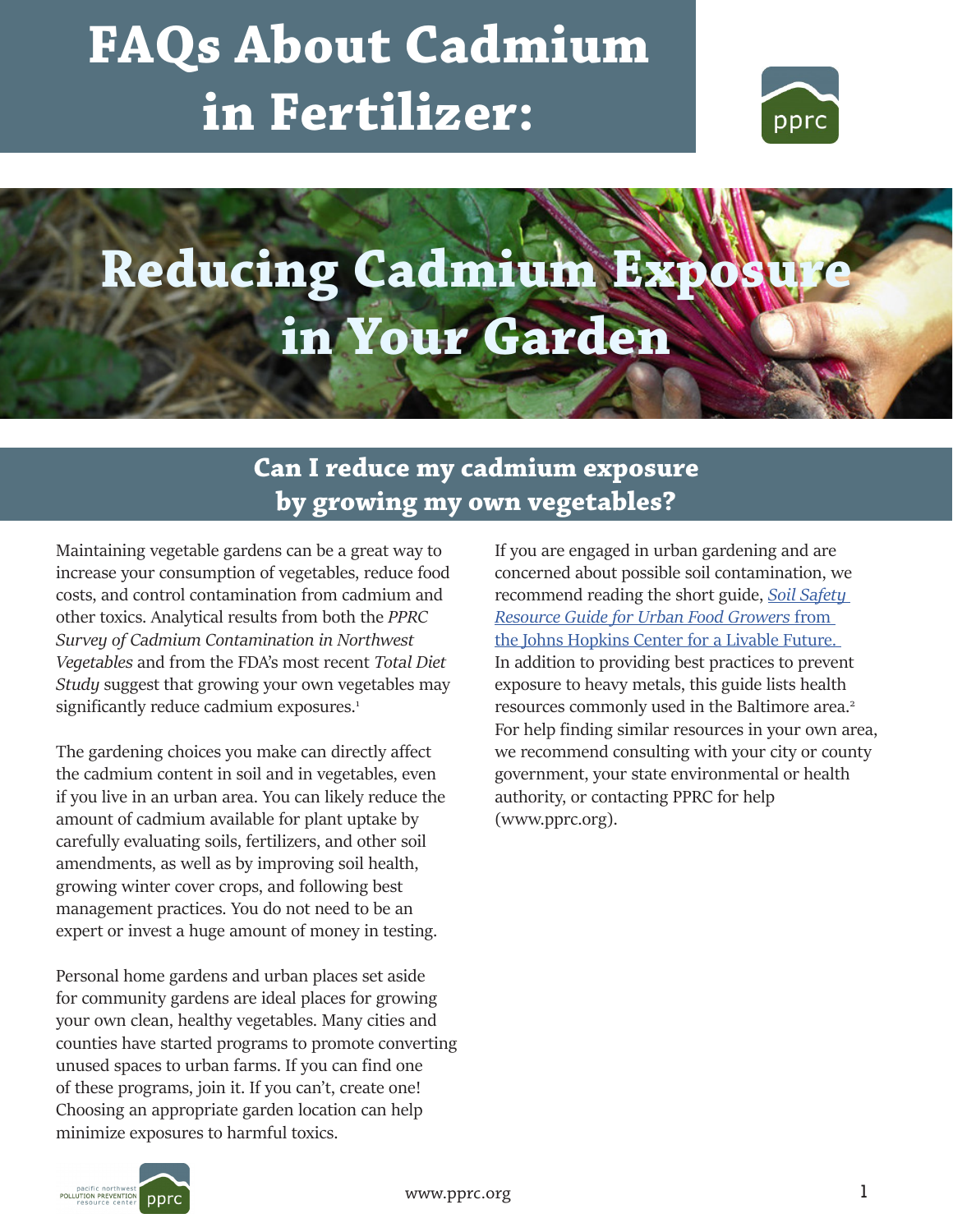The simple answer is to minimize the amount of cadmium in garden soil and to optimize the conditions that will reduce cadmium uptake in plants. Key steps are to:

- Create growing conditions that minimize the need to apply fertilizers and soil amendments,
- Use low cadmium fertilizers and soil amendments (compost) when they are necessary,
- Reduce the amount of residual cadmium already in the soil, and
- Use non-chlorinated water for irrigation when possible.



*Vetch, pictured above, works well as a nitrogen fixer, as do many other legume plants, such as peas and beans.* 

## **Create growing conditions that minimize the need to apply fertilizers and soil amendments**

Restoring soil health and balance in depleted, nonfertile soils is an important factor for growing clean, healthy vegetables. You can restore soil by rebuilding the soil food web. The soil food web is the living community of soil microbes, fungi (mycorrhizae), and invertebrates that break down old organic materials and release nutrients for growing new healthy plants without chemicals. Restoring soil to healthy levels can reduce the bioavailability of metals in the future.

Jeff Lowenfels has written a series of three books, specifically for gardeners, on restoring soil health. They provide fundamental information and clear instructions to understand and improve basic soil growing parameters. These books are:

- *• Teaming with Microbes, the Organic Gardener's Guide to the Soil Food Web, Revised Edition 3*
- *• Teaming with Nutrients, the Organic Gardener's Guide to Optimizing Plant Nutrition 4*
- *• Teaming with Fungi, the Organic Gardener's Guide to Mycorrhizae 5*

One simple way to build soil health is to add organic nutrients and soil supplements that will maintain neutral pH, improve soil structure, and provide plants with nutrients. Crop rotation, fallowing fields, and using nitrogen-fixing cover crops can also put nutrients back into the soil and allow soil microbes to reestablish. At the end of the growing season, forward thinking gardeners plant cover crops and allow them to grow through the winter in mild climates or remain dormant through the winter in climates with snow cover. In the spring, gardeners can then turn these plants under the soil or remove the surface portion at planting time. Nitrogen-fixing cover crops can greatly reduce the need for added nitrogen fertilizer (the first component of tri-part fertilizers), and a critical nutrient for plant growth. A few common and effective nitrogen-fixing cover crops are vetch, red clover, and sweet pea. These plants will survive even in snowy conditions to grow robustly in the spring before planting season.

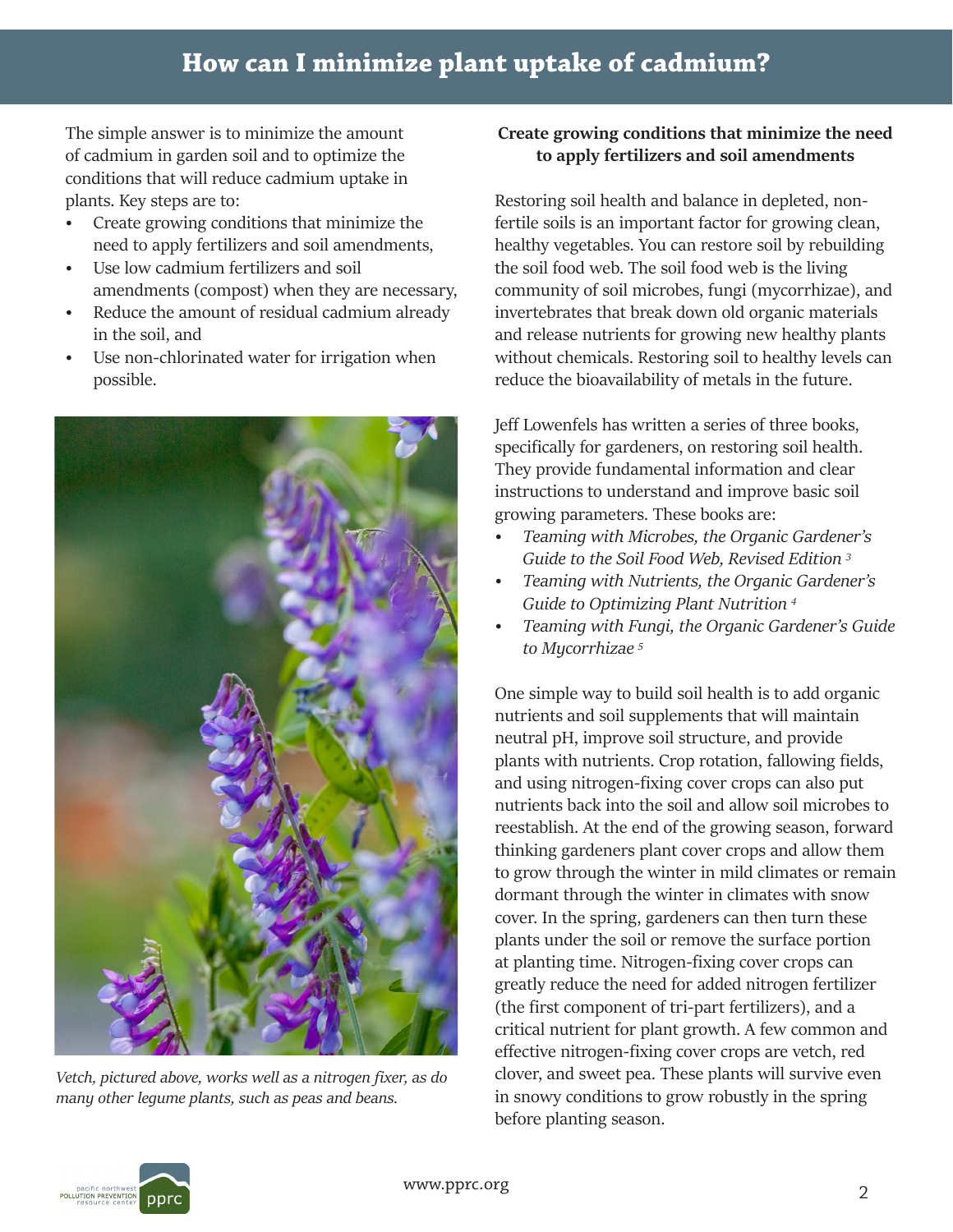#### **Use low cadmium fertilizers and soil amendments (compost) when they are necessary**

If you need fertilizer because the macro and micronutrients in your garden soil have been depleted and you are early in the process of restoring soil health, then choose a fertilizer, preferably organic, that provides the nutrients you need but has a low cadmium content so that you are not contributing more cadmium than necessary to your garden soil. California, Oregon, and Washington all require registration of fertilizer products that includes a report on the common heavy metals. You can do a search across the databases for the lowest cadmium content for fertilizers available in your market. We recommend choosing a fertilizer with cadmium content less than 20 mg Cd/kg P2O5.

Because the state database will likely report the number in ppm (mg Cd/kg total weight of the product), you will need to check the percentage by weight of P2O<sub>5</sub> in the product and then convert to mg Cd/kg P2O5. An example of how to do so is provided in the box below. This product was chosen randomly from the Washington database and should not be considered an endorsement of the product.

### **Example Calculation of Cadmium Content for Comparison to Fertilizer Limits**

**Product:** Whitney Farms Organic & Natural Tomato & Vegetable Food 3-4-2

**Guaranteed Phosphorous (P2O5)** = 4% **Cadmium:** 0.249 ppm (mg Cd/kg product)

0.249 mg Cd  $\alpha$  kg product = 6.225 mg Cd / kg product / 0.04 kg P2O5 / kg P2O5

If you can, select low-cadmium compost as a soil cadmium loading to the soil higher or lower? amendment. Before you add compost, you will want to consider not only the cadmium content per unit of phosphorous, but also the total cadmium loading to the soil.

State of the art compost processing does not remove cadmium. Although the composting process reduces the volume of organic material, if the organic material entering a composting facility is high in cadmium, then the cadmium in the compost will also be high. The same is true of the compost that you make at home. If your food and garden waste have high cadmium, your compost likely will as well.

For purposes of complying with fertilizer cadmium limits, the guaranteed P2O5 and cadmium content of commercial compost is reported the same way as for fertilizer. But because compost frequently has a much lower guaranteed P2O5 content, the cadmium per kg P2O5 applied in compost will be much higher. An example calculation for compost cadmium content compared to fertilizer limits is provided below.

#### **Example Calculation of Cadmium Content for Comparison to Fertilizer Limits**

**Product:** Whitney Farms Natural Premium Planting Compost Blend 0.1-0.05-0.1 **Guaranteed Phosphorous (P2O5) =** 0.05% **Cadmium:** 0.363 ppm (mg Cd/kg product)

0.363 mg Cd  $x$  kg product = 726 mg Cd / kg product / 0.0005 kg P2O5 / kg P2O5

While comparing high carbon compost to low carbon fertilizer may seem a bit of an apples and oranges comparison, the guaranteed P2O5 content in compost makes compost subject to cadmium fertilizer limits. In the two examples provided, the compost cadmium content is higher than fertilizer both per unit product and per unit P2O5. But the critical question is this: Based on application rates for the two products, is total

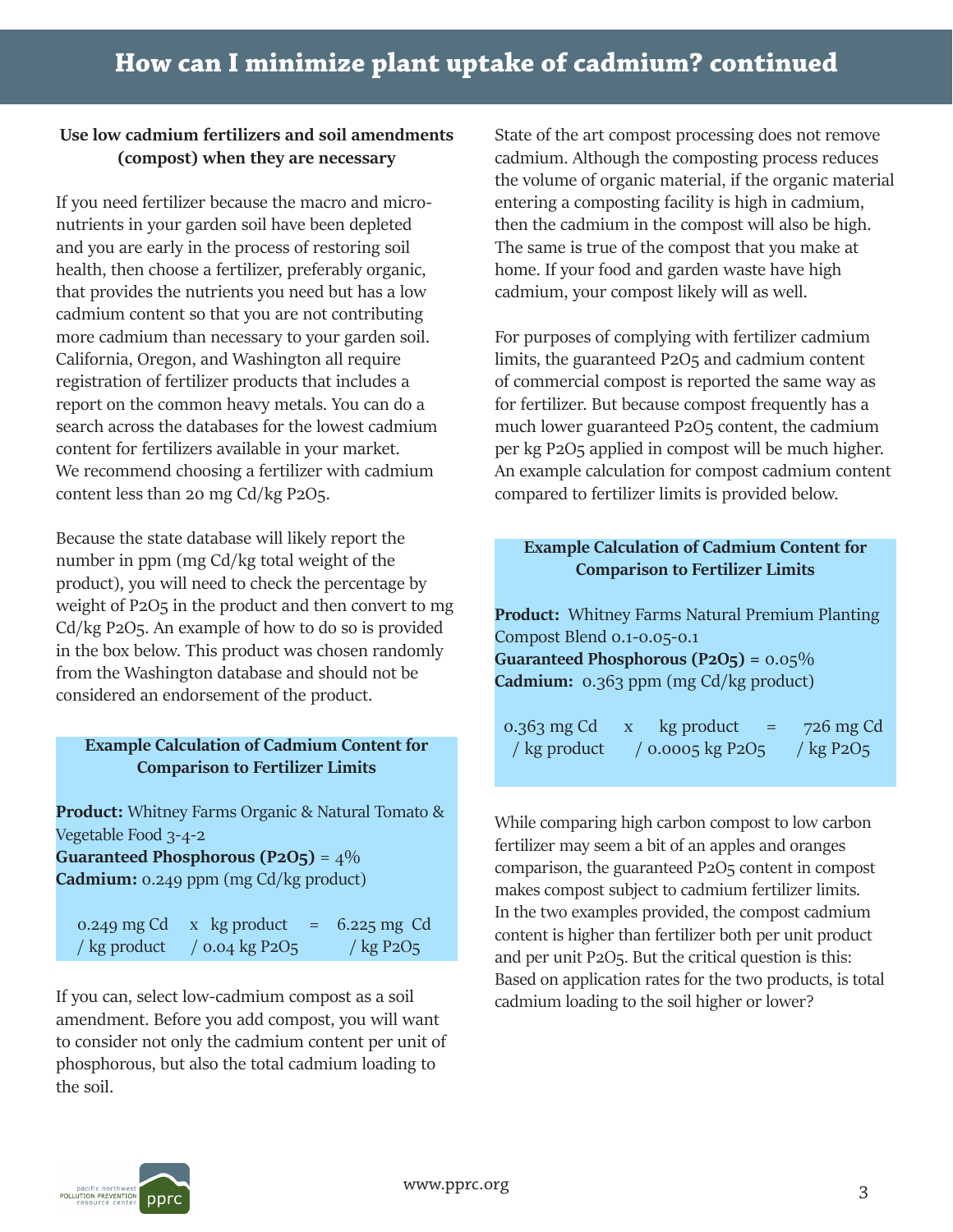### **Reduce the amount of residual cadmium in the soil**

Some cover crops effectively take up metals from the soil. This concept is similar to what is called phytoremediation, a practice employed in more highly contaminated areas—such as lands contaminated by metal ore mining and processing whereby plants take up and store contaminants from the soil. Two types of plants have been investigated for removing soil cadmium: hyperaccumulators, which accumulate higher concentrations in the plant tissue than occur in the soil, and phytoextractors, which readily take up cadmium but with transfer factors less than one (i.e., the concentration accumulated in the plant is less than the concentration in the soil).

For relatively low-level cadmium concentrations in garden soil and fertilizers, any type of cover crop that takes up and extracts cadmium can be helpful. We have not identified any species that are both nitrogen fixers and cadmium extractors so you may want to alternate cover crops or sow a cover crop that mixes nitrogen fixers with cadmium extractors.

Vegetables can also extract cadmium from the soil. You can remediate soil by removing the contaminated part of the vegetable from the food supply and soil. For example, you can grow radishes, eat the radishes, which have lower cadmium storage than the tops, then remove the leafy tops from both the food chain and your compost. Spinach, lettuce, and cilantro also are fairly effective at accumulating cadmium from the soil. If you grow these crops in soil that may have significant cadmium from past fertilizer applications or industrial releases, you might want to select a few plant samples and have them analyzed in a food testing laboratory. If you do not add any significant cadmium to your garden soil, the amount of cadmium in your vegetable crop should be lower the next year. If you do note plant uptake in your vegetables, do not place any crop waste in your compost.

#### **Metal Hyperaccumulators**

Metal hyperaccumulation is a characteristic present in over 500 plant species (about 0.2% of angiosperms plants that have flowers and produce seeds).

Cadmium hyperaccumulators are also frequently zinc hyperaccumulators. A variety of hyperaccumulator species have been studied for cadmium phytoremediation, including but not limited to:

- various species of the genus *Alyssum* (mustard family)
- *• Thlaspi caerulescens* (mustard family)
- *• Noccaea brachypetala* (mustard family)
- *• Arabidopsis halleri* (rock cress, mustard family)
- *• Viola basoshanensis* (violet family)

For anyone interested in phytoremediation extraction of compost, the review done by Hemen Sarma on metal hyperaccumulation may be useful reading.<sup>9</sup>

#### **Residential Soil Testing in the Northwest**

If you suspect that your soil has been contaminated by past or present activities, then you may want to collect and analyze a soil sample. Northwest residents have a few free resources for assessing environmental soil contamination. For example, the Dirt Alert program<sup>10</sup> in King County, Washington, will analyze soil for arsenic and lead for those state residents that live in the path of the Tacoma Smelter plume. The Oregon Health Authority also provides guidance for concerned residents. For more resources on assessing soil contamination, go to www.pprc.org.

#### **Irrigate using non-chlorinated water when possible**

If available, non-chlorinated well water is a better option than using a city's chlorinated water supply for growing foodstuffs. Chlorine can make cadmium more available for plant uptake. However, rainwater collected from rooftops, especially galvanized metal rooftops, can contain the metals cadmium and zinc at notable levels, so select your water source carefully.

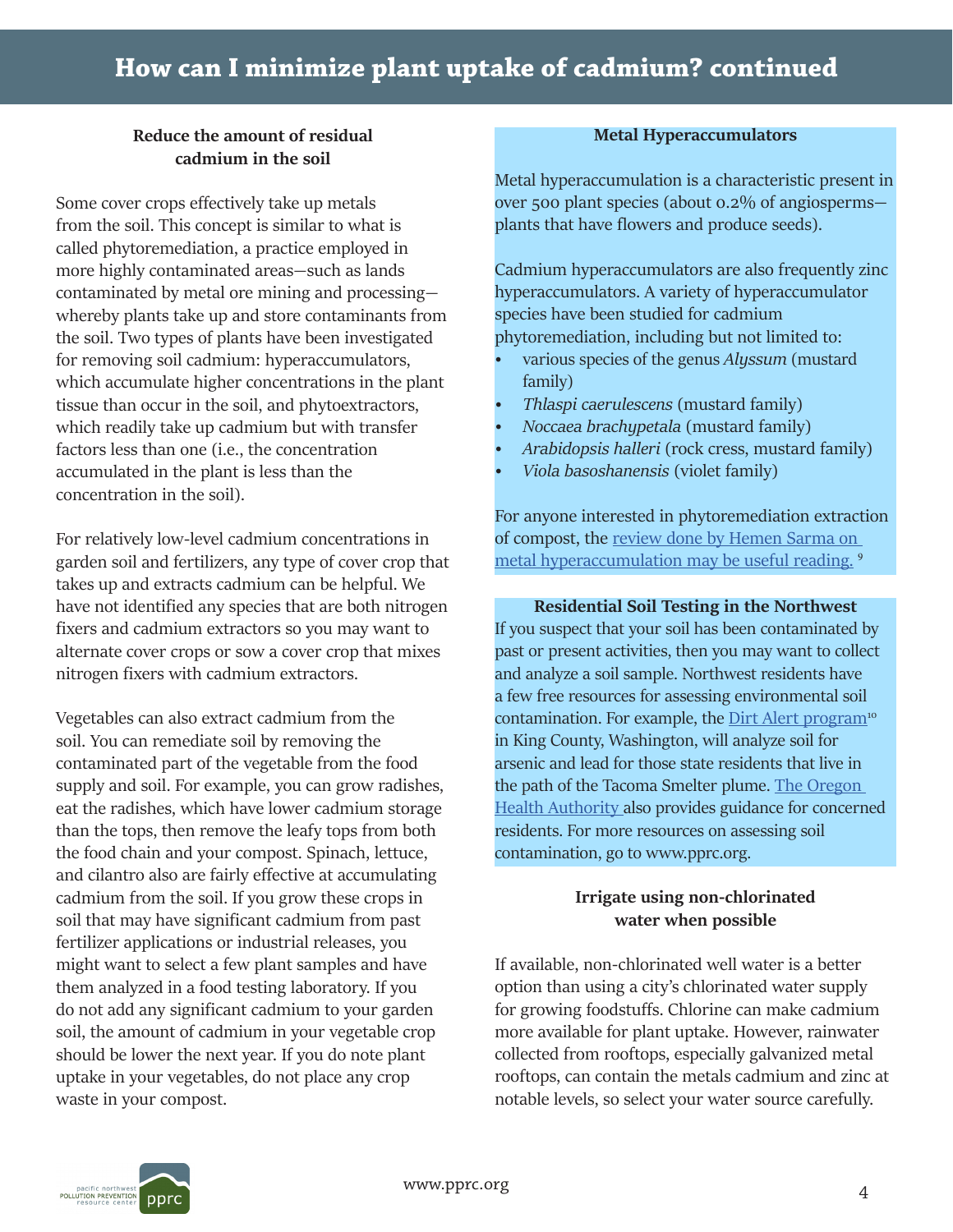# **Conclusion**

Growing your own vegetables may significantly reduce cadmium exposures. You can reduce cadmium uptake by improving soil health, using low cadmium fertilizers and soil amendments, growing cover crops, and using non-chlorinated water for irrigation.**~**

## Disclaimer

This series of fact sheets on cadmium in fertilizer is not intended to discourage growing or eating vegetables. Vegetables are critical to life; the healthiest and tastiest ones often come from gardens. The information presented here is intended to help provide a better understanding of cadmium, how it gets into our food supply, how it can affect our health, and how we can minimize our exposure.

## Writing Credits

Research and writing by: Marjorie MartzEmerson Editing and design by: Cyrus Philbrick Additional data analysis provided by: Michelle Gaither